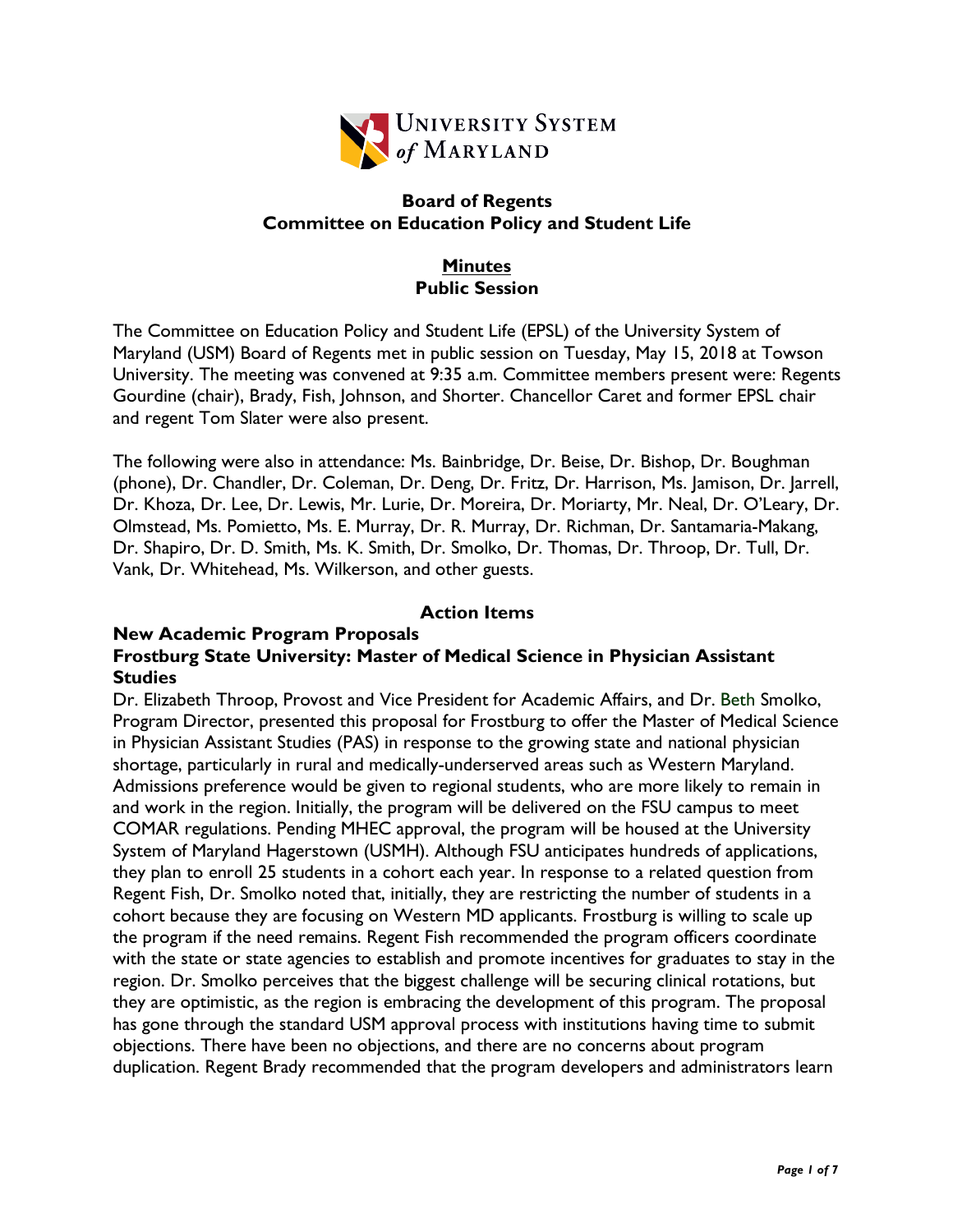from other institutions' challenges with obtaining and maintaining accreditation within similar programs.

The Chancellor recommends that the Committee on Education Policy and Student Life recommend that the Board of Regents approve the proposal from Frostburg State University to establish a Master of Medical Science in Physician Assistant Studies. The motion was moved by Regent Shorter, seconded by Regent Brady, and unanimously approved.

### **Towson University: Master of Science in Actuarial Science and Predictive Analytics**

Dr. Tim Chandler, Provost; Dr. Michael O'Leary, Chair, Department of Mathematics; and Dr. Min Deng, Professor of Actuarial Science, presented the proposal to offer the Master of Science in Actuarial Science and Predictive Analytics (ASPA). The impetus for the proposed program is in alignment with the recent, significant growth opportunities and changes within the actuarial field as new and emerging applications (particularly in the risk assessment and predictive analytics areas) and the need for graduate education become obvious. The proposed ASPA program will build upon the strength of a popular undergraduate program at TU. The program will prepare students for success in an occupational marketplace that projects 25% job growth in Maryland from 2014-2024. The program curriculum will include specialties (in forecasting, predictive modeling, and risk analysis and management) to address workforce demands. This graduate program will be the first of its kind in Maryland. The proposal has gone through the standard USM approval process with institutions having time to submit objections. There have been no objections, and there are no concerns about program duplication. Regents inquired about anticipated enrollment but sited no notable concerns.

The Chancellor recommends that the Committee on Education Policy and Student Life recommend that the Board of Regents approve the proposal from Towson University to establish a Master of Science in Actuarial Science and Predictive Analytics. The motion was moved by Regent Fish, seconded by Regent Johnson, and unanimously approved.

**Towson University: Master of Science in Transformational Educational Leadership** Dr. Tim Chandler, Provost; Dr. Laila Richman, Assistant Dean; and Dr. Ronald Thomas, Chair of the Department of Instructional Leadership and Professional Development presented the proposal to offer a MS in Transformational Educational Leadership. The establishment of this program would transform the current TU Educational Leadership Track of the Master's in Human Resource Development into a standalone degree program. This transformation will address the evolution of roles for educational leaders, along with the newly-released state and national professional standards. Studies show that the demand for school leaders will grow six percent by 2022 due to population increases and expected high turnover due to retirements. Building on the strong foundation of the existing track, the curriculum and structure of the proposed Transformational Educational Leadership Master's degree program will graduate wellprepared educational administrators to address the growing need for school leaders in public school systems in the state and region. Regents asked to hear more about the need for the program and the distinction between the current track and the proposed program. The presenters shared that, currently, the track restricts the number of credit hours students can take and that the limited number of hours makes meeting requirements for full preparation challenging. If this program is approved, the track will be discontinued and students currently in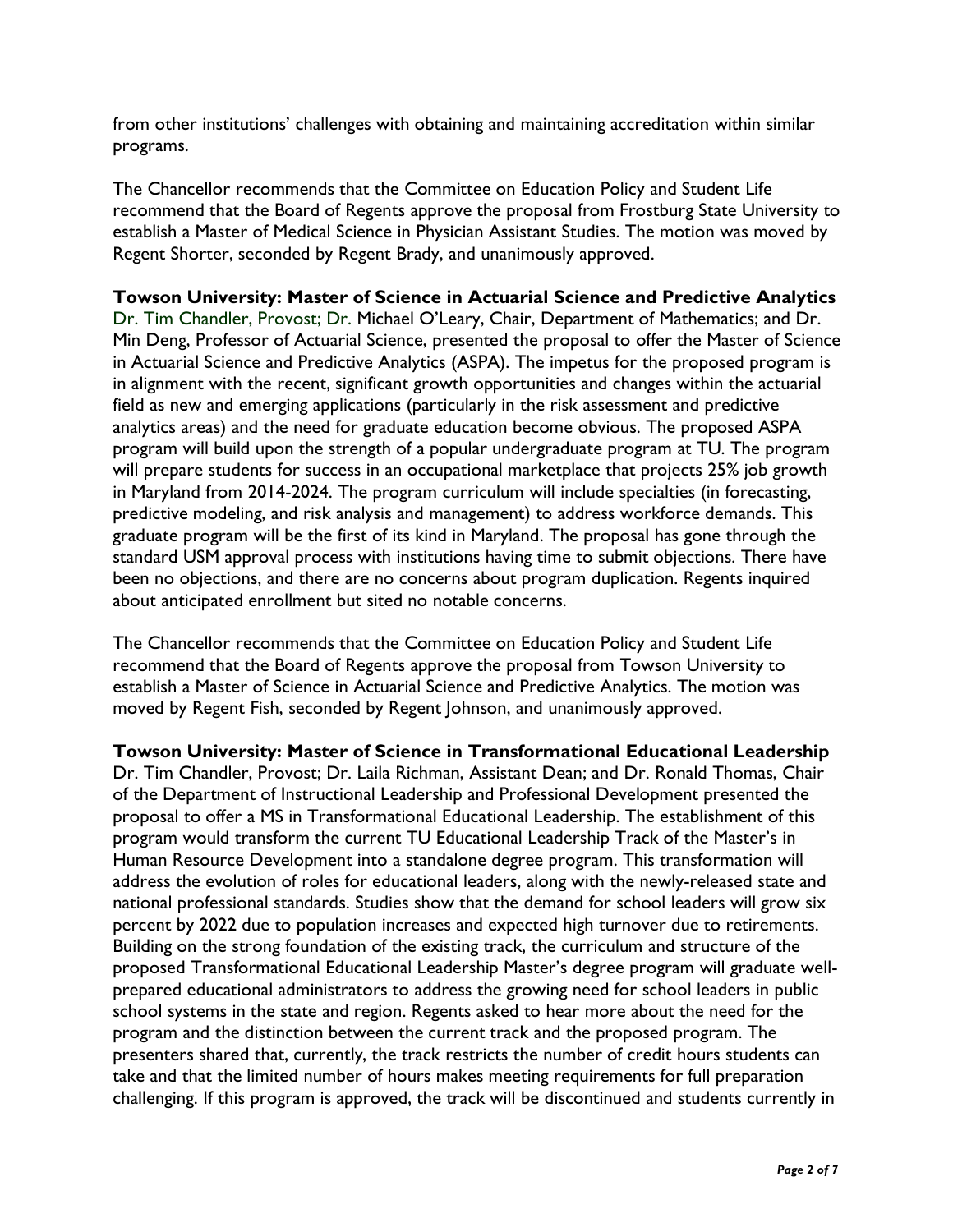the track will come into the new degree program. Program developers have designed the program based on what schools and districts needs in order to better serve communities, schools, and students and, thus, will offer the program at closed sites (for school district employees within the actual school districts). The proposal has gone through the standard USM approval process with institutions having time to submit objections. There have been no objections, and there are no concerns about program duplication.

The Chancellor recommends that the Committee on Education Policy and Student Life recommend that the Board of Regents approve the proposal from Towson University to establish a Master of Science in Transformational Educational Leadership. The motion was moved by Regent Shorter, seconded by Regent Brady, and unanimously approved.

## **University of Maryland University College Doctor of Business Administration**

Ms. Blakely Pomietto, Deputy Chief Academic Officer, and Dr. Doug Harrison, Associate Dean of the Graduate School, presented UMUC's proposal to offer the Doctor of Business Administration (DBA). UMUC presently offers the Doctor of Management (DM), which will be discontinued upon the approval of the DBA. Additionally, no new students would be admitted into the DM program and those currently in that program would be permitted to complete the DM or convert to the DBA. The development of the DBA speaks to the growth of professional doctorates, especially in the business field, which demonstrates a specific orientation toward applied, practice-based preparation and credentials. This proposed degree establishes the final program to complete the vertical degree pathway beginning with the Bachelor's in Business Administration, continuing to the Master's in Business Administration, and culminating with the Doctor of Business Administration at UMUC. Graduates will be prepared to practice evidencebased management and applied research that focuses on all strategic aspects of organizations and businesses. In response to questions from Regent Johnson, students who have already graduated with the DM will not need to return to refresh their credentials. In response to Regent Brady's questions posed to understand the need for this program, especially considering the long-standing recognition of the MBA as the premiere, business graduate degree, presenters shared that the demand for the DBA is seen in data modeling tools and feedback from students who have been in the field who share that such a degree would help prepare them to progress in their careers by extending their area of expertise, developing a broader skill set, and extending and expanding foundational knowledge. The proposal has gone through the standard USM approval process with institutions having time to submit objections. There have been no objections, and there are no concerns about program duplication.

The Chancellor recommends that the Committee on Education Policy and Student Life recommend that the Board of Regents approve the proposal from University of Maryland University College to establish the Doctor of Business Administration The motion was moved by Regent Shorter and seconded by Regent Fish. The motion passed with no opposition and one abstention.

### **Information Items**

# **Report of the Regents' Workgroup on Civic Education and Civic Engagement**

Dr. Nancy Shapiro, Associate Vice Chancellor for Education and Outreach; former regent, Tom Slater; and Regent Will Shorter, presented this report. Mr. Slater shared that in May 2017, as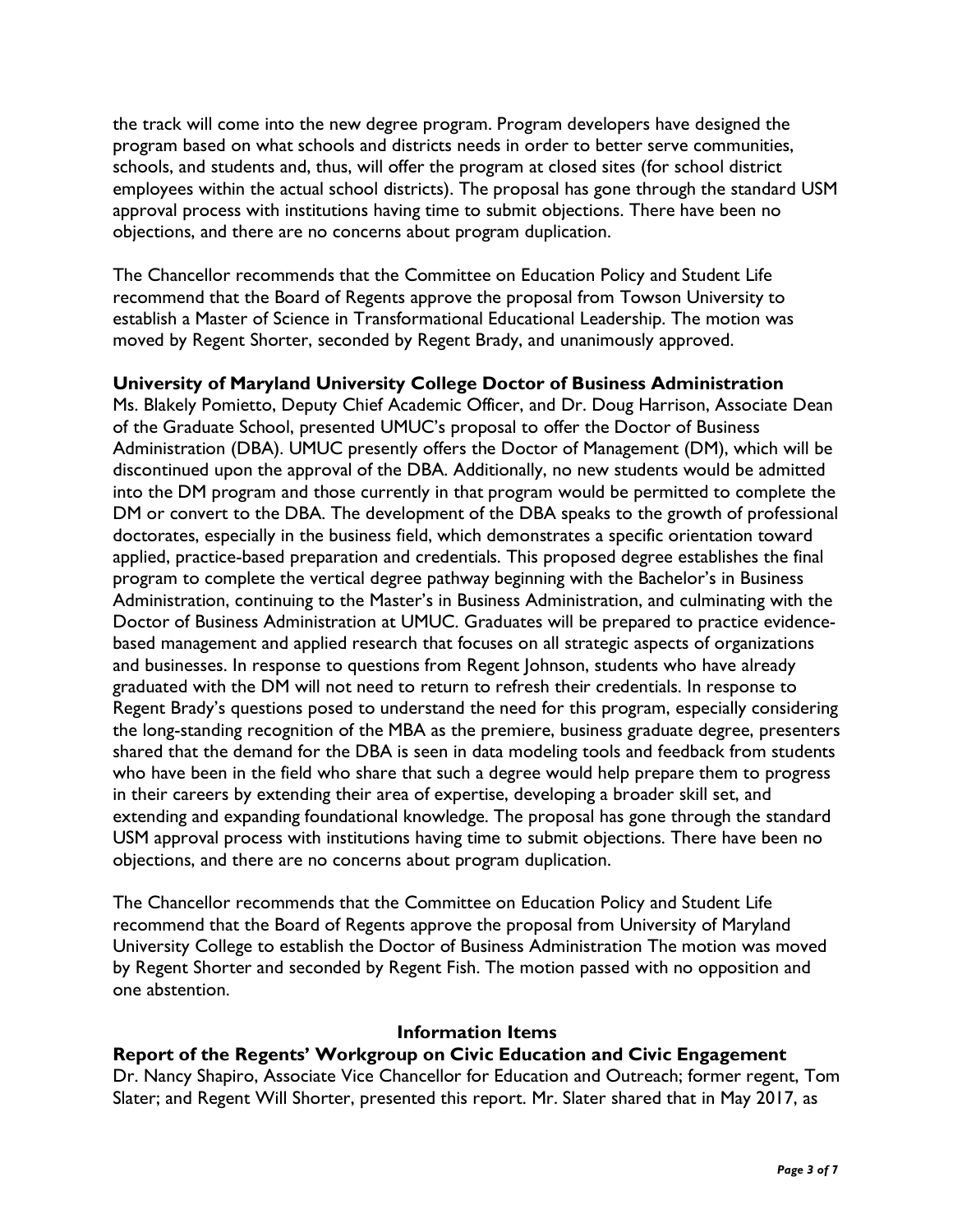EPSL chair, he charged a Regents' Workgroup on Civic Education and Civic Engagement to: *make recommendations for system-wide initiatives to help our students graduate as more active and effective citizens. The group's three-part mission focused on civic education, civic engagement, and civic responsibility.* Dr. Shapiro led the workgroup which included Mr. Slater and Mr. Shorter, provosts, vice presidents for student affairs, and students. (The membership list is included in the meeting materials.) Regent Slater recognized workgroup members in the audience and shared more of the workgroup's processes. Regent Shorter acknowledged the hard work of the workgroup and his appreciation for being part of the process. The workgroup reached out to knowledgeable experts within and beyond USM institutions and conducted a thorough analysis of relevant reports, policies, and a System-wide survey of all 12 institutions to identify existing, ongoing, and aspirational activities and campus-level investments and initiatives. Although the survey showed that USM institutions were already heavily invested in civic engagement work, the workgroup developed a draft report to help USM institutions progress. An initial draft report was shared with the Provosts, Vice Presidents for Student Affairs, and USM Student Council. That process resulted in a revised report, which was shared with the Council of University System Presidents and Chancellor's Council. The attached report reflects further revisions and includes recommendations:

## **Recommendations for USM:**

1. Foster an ethos of civic engagement and participation across all parts of all institutions and throughout the educational culture.

- Encourage Carnegie Community Engagement classification for all institutions in USM.
- Consider offering incentives through partnership grants for institutions to help each other.
- Encourage voting by using the National Study of Learning, Voting and Engagement data to document and assess progress toward higher voter participation from each institution. Share reports with USM office.
- Consider the development of a "badge" to designate student-level competencies in civic learning and democratic engagement.

2. Identify civic literacy as a core expectation for all students.

- Expand opportunities for service/action learning for undergraduate students in all majors to engage in real-world applications of their learning through coursework and through community leadership programs.
- Expand opportunities for civic learning and engagement for graduate students as it applies to their programs of study.
- Align civic learning and democratic engagement goals with Carnegie Community Engagement standards, and have institutions report progress toward agreed upon goals.
- Establish the Civic Learning and Democratic Engagement Workgroup as an ongoing USM workgroup with responsibility for overseeing the progress toward goals.
- Consider establishing a Regents' "designated priorities" fund for awarding seed grants to institutions to implement the civic learning and civic engagement recommendations.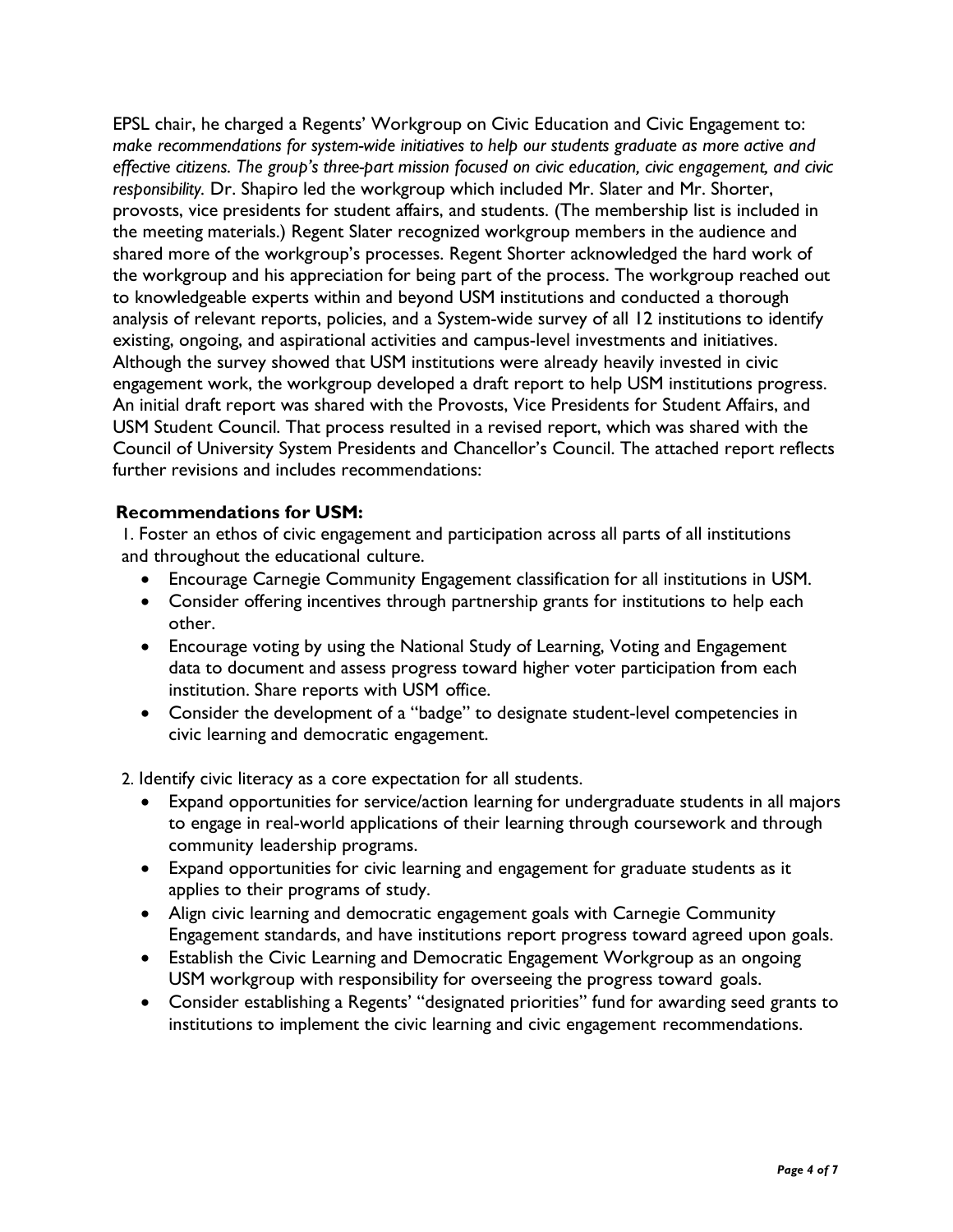# **Recommendation for USM Institutions:**

- 1. Create a mechanism, such as a "Civic Investment Plan" that captures and sets forth plans to strengthen significant institutional commitment to civic learning and civic engagement and details resources being used and resources needed:
	- Multiple incentives for embracing public purposes and greater civic involvement;
	- Learning outcomes explicitly defined in courses and curricula;
	- Incentives for student affairs to develop public-oriented leadership programs and activities;
	- Training and support for faculty to create civic engagement courses and collaborations and offer opportunities on how to approach difficult conversations with students inside and outside of the classroom; and
	- Recognition and rewards for faculty who develop and implement innovative civic engagement and pedagogies in their courses.

The Committee expressed support for the work and report. Regent Fish asked why Carnegie Classification is only a recommendation and not a requirement. Chancellor Caret agrees that it should be the standard, but Dr. Shapiro noted that resources needed to obtain the classification could be a problem for some institutions. Regent Brady agreed that this work is critical and expressed concern about the level of civic engagement and education students have when entering our institutions. Dr. Shapiro highlighted the recommendation to establish the Civic Learning and Democratic Engagement Workgroup as an ongoing USM workgroup to address these and other barriers to progress.

The Chancellor recommends that the Committee on Education Policy and Student Life recommend that the Board of Regents approve the recommendations within the Report of the Regents' Workgroup on Civic Education and Civic Engagement. The motion was moved by Regent Brady, seconded by Regent Fish, and unanimously approved.

### **William E. Kirwan Center for Academic Innovation Update**

Dr. MJ Bishop, Director, Kirwan Center for Academic Innovation (KCAI), presented this report. The USM's Center for Academic Innovation was established in June 2013 to enhance and promote the System's position as a national leader in higher education academic innovation. Dr. Bishop thanked the regents for recognizing that this work was important and that a systemlevel center could enhance the momentum that was garnering within the USM and nationally with efforts like course redesign. The Center's charge is (1) to capitalize on recent findings from the learning sciences and the capabilities of emerging technologies to increase postsecondary access, affordability, and achievement and (2) to identify best practices and facilitate efforts to take them to scale across the USM. MJ and KCAI staff bring together academic change leaders (the Academic Transformation Advisory Council – ATAC) from across the System to identify ways to achieve the mission. Working at the System level has allowed for the leveraging of the collective strengths of our diverse institutions, which are working together to support innovation across the USM. From this vantage point KCAI has been able to:

1. Create a collaborative environment to support innovation both among the USM institutions and across the State of Maryland;

- 2. Incubate initiatives aimed at catalyzing change;
- 3. Remove barriers that block progress; and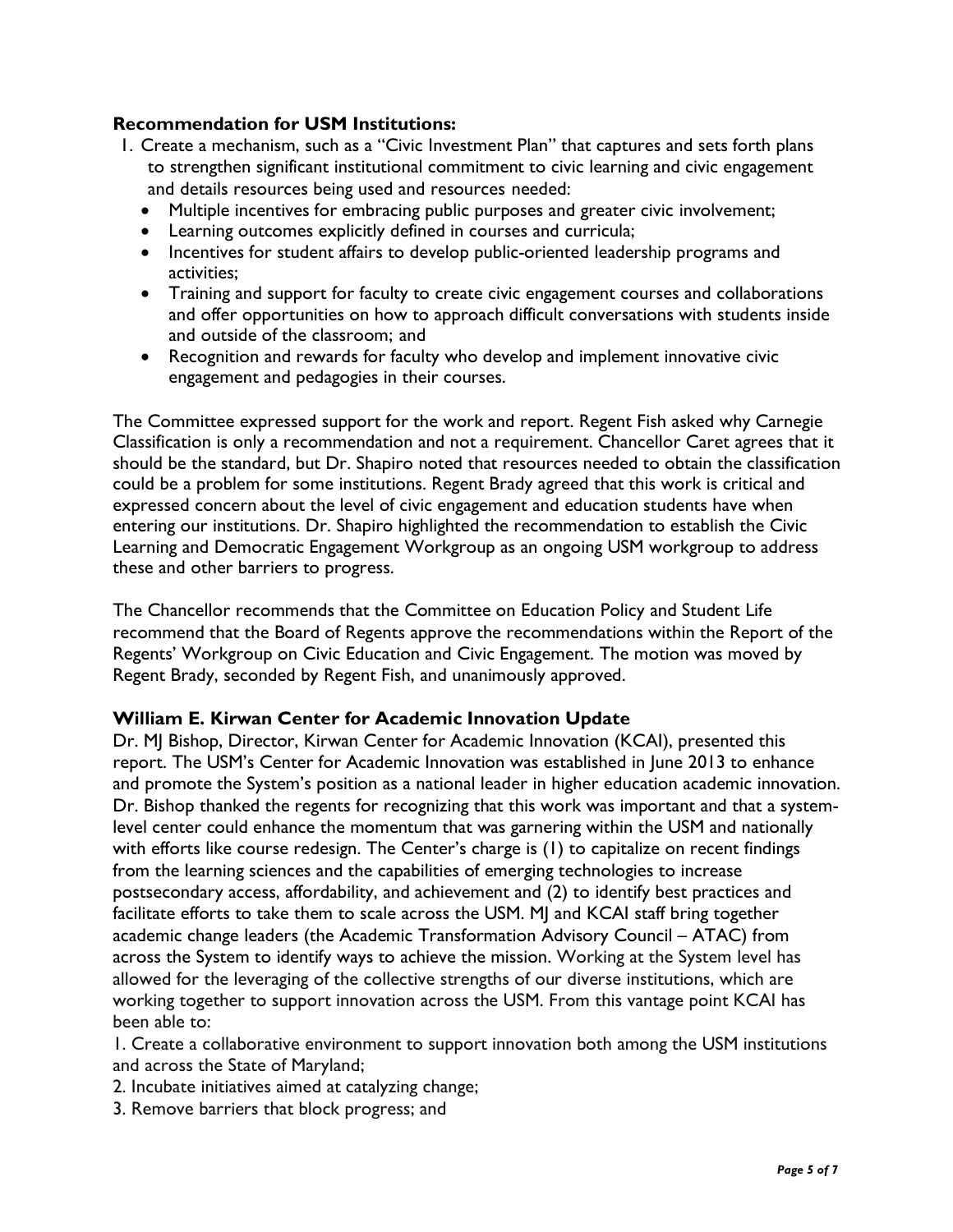4. Lead the national conversation on academic transformation.

Dr. Bishop shared highlights of and impact from USM institutions' work on (1) usmX (free online courses through a nonprofit online learning destination platform called edX, and MicroMasters® Programs, free, non-credit master's level courses, which can accelerate the pathway to an advanced degree); (2) the Maryland Open Source Textbook Initiative (which has saved students more than \$3.4M cumulatively); and (3) the Badging Essential Skills for Transitions project to help students choose experiences aimed at developing career-ready skills and better communicate what they know and are able to do via digital badges to signify accomplishments prior to joining the workforce. Additionally, the KCAI will partner with the Council of University System Faculty to continue addressing academic integrity issues.

Dr. Bishop and her team project that for AY20-21:

- Enrollments in OER courses will exceed 54K students;
- Annual net student textbook savings will be almost \$4M per year;
- Roughly a 4% increase in passing rates (based on national research); and
- Potential \$328,181 tuition revenue retained.

They also recognize the need to ensure this work is sustained and have adjusted the Center's mission statement to include *sustaining* efforts to take best practices to scale across the USM.

Regent Gourdine and Chancellor Caret thanked MJ and her team for their work. Regent Brady suggested the need to constantly look for different ways to deal with challenges that come from an ever-changing educational landscape. More information can be found in the meeting materials and at http://www.usmd.edu/cai/.

# **P-20 Overview and Update**

Dr. Nancy Shapiro, Associate Vice Chancellor for Education and Outreach, presented this report to the committee. USM P-20's mission is to facilitate seamless alignments between high school and college, between two-year and four-year institutions, and between college and the workforce. The USM Office of P-20 Education and Outreach works to connect USM 2020 Strategic Plan goals in the Office of Academic and Student Affairs:

- Equity, Diversity, Inclusion and Civic Engagement: Valuing and Celebrating All Maryland Residents;
- Increasing Access, Affordability and Degree Attainment; and

• From Research to Jobs: Leading in Research, Innovation, and Economic Competitiveness This year, USM's P-20 work was anchored in the Kirwan Commission, which made preliminary recommendations in five key areas. USM's P-20 work focused on two of the Commission's key areas: (1) increasing the supply of highly-qualified and diverse teachers and school leaders and (2) college and career pathways. Regarding highly-qualified teachers, the P-20 team is engaged in work with Teacher Induction, Retention and Advancement (TIRA) and the Council of the Accreditation of Educator Preparation and Program Approval. Regarding college and career pathways, Dr. Shapiro and her team are engaged in mathematics reform with the First in the World Grant, the Governor's P-20 Leadership Council Workforce Development Workgroup, B-Power, and the Maryland Center for Computing Education (MCCE). A summary report and materials were made available to the regents and public.